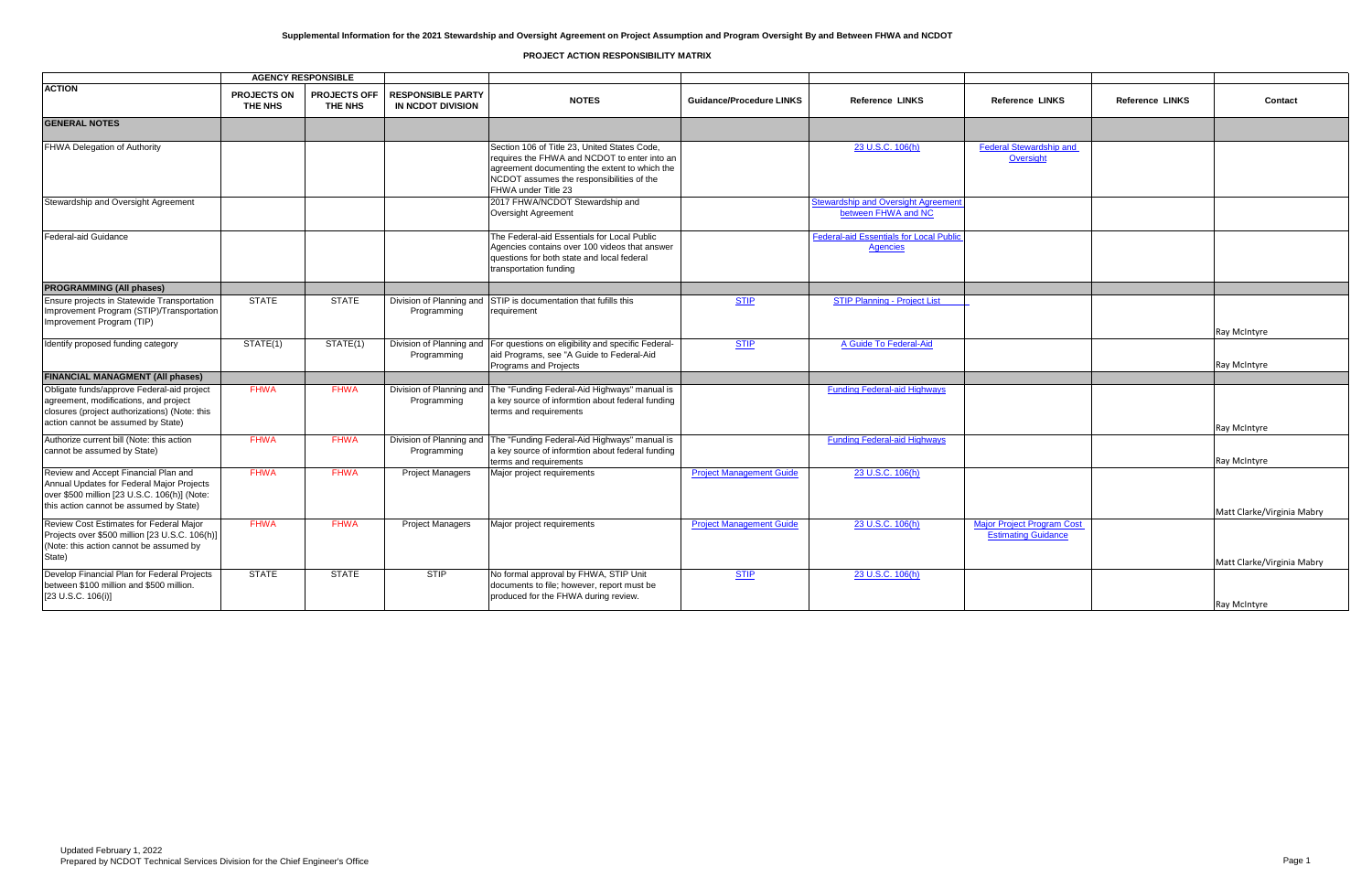|                                                                                                                                                                                                                                                                     | <b>AGENCY RESPONSIBLE</b>     |                                       |                                               |                                                                                                                                                                                                                                                                                                                                                                                                                                                                                                  |                                 |                                     |                        |                        |               |
|---------------------------------------------------------------------------------------------------------------------------------------------------------------------------------------------------------------------------------------------------------------------|-------------------------------|---------------------------------------|-----------------------------------------------|--------------------------------------------------------------------------------------------------------------------------------------------------------------------------------------------------------------------------------------------------------------------------------------------------------------------------------------------------------------------------------------------------------------------------------------------------------------------------------------------------|---------------------------------|-------------------------------------|------------------------|------------------------|---------------|
| <b>ACTION</b>                                                                                                                                                                                                                                                       | <b>PROJECTS ON</b><br>THE NHS | <b>PROJECTS OFF</b><br><b>THE NHS</b> | <b>RESPONSIBLE PARTY</b><br>IN NCDOT DIVISION | <b>NOTES</b>                                                                                                                                                                                                                                                                                                                                                                                                                                                                                     | <b>Guidance/Procedure LINKS</b> | <b>Reference LINKS</b>              | <b>Reference LINKS</b> | <b>Reference LINKS</b> | Contact       |
| <b>ENVIRONMENT (All phases)</b>                                                                                                                                                                                                                                     |                               |                                       |                                               |                                                                                                                                                                                                                                                                                                                                                                                                                                                                                                  |                                 |                                     |                        |                        |               |
| All EA/FONSI, EIS/ROD, 4(f), 106, 6(f) and<br>other approval actions required by Federal<br>environmental laws and regulations. (Note:<br>this action cannot be assumed by STATE<br>except under 23 U.S.C. 327)                                                     | FHWA(2)                       | FHWA(2)                               | EPU                                           | The National Environmental Policy Act (NEPA)<br>requires federal agencies to consider the<br>potential environmental consequences of their<br>proposals, document the analysis, and make<br>this information available to the public for<br>comment prior to implementation.                                                                                                                                                                                                                     | <b>NEPA/SEPA Guidance</b>       | <b>Environmental Review Toolkit</b> |                        |                        | John Jamison  |
| Categorical Exclusion approval actions (Note<br>this action cannot be assumed by the State<br>except through an assignment under 23<br>U.S.C. 326 or 327, or through a<br>programmatic agreement pursuant to<br>Section 1318(d) of MAP-21 and 23 CFR<br>771.117(g)) | FHWA(2)                       | FHWA(2)                               | <b>EPU</b>                                    | The FHWA-NC Division has an established<br>programmatic agreement with the NCDOT for<br><b>Categorical Exclusions</b>                                                                                                                                                                                                                                                                                                                                                                            | <b>NEPA/SEPA Guidance</b>       | <b>CE Agreement</b>                 |                        |                        | John Jamison  |
| <b>PRELIMINARY DESIGN (Design Phase)</b>                                                                                                                                                                                                                            |                               |                                       |                                               |                                                                                                                                                                                                                                                                                                                                                                                                                                                                                                  |                                 |                                     |                        |                        |               |
| <b>Consultant Contract Selection</b>                                                                                                                                                                                                                                | STATE (3)                     | STATE (3)                             | <b>PSMU</b>                                   | Congress requires engineering and design<br>related services to be acquired through an<br>equitable qualification-based selection<br>procurement process.                                                                                                                                                                                                                                                                                                                                        | <b>PSMU</b>                     | 23 CFR 172                          | 2 CFR 200.318          |                        |               |
|                                                                                                                                                                                                                                                                     |                               |                                       |                                               |                                                                                                                                                                                                                                                                                                                                                                                                                                                                                                  |                                 |                                     |                        |                        | Robert Stroup |
| Sole Source Consultant Contract Selection                                                                                                                                                                                                                           | STATE (3)                     | STATE (3)                             | PSMU                                          | Noncompetitive procurement (as specified in 23<br>CFR 172.7(a)(3)) involves the procurement of<br>engineering and design related services when it<br>is not feasible to award the contract using<br>competitive negotiation or small purchase<br>procurement methods. Noncompetitive<br>procurement may only be used under limited<br>circumstances and should be addressed within<br>the State's written policies and procedures as<br>specified in 23 CFR 172.5(c)(7) and approved<br>by FHWA. | <b>PSMU</b>                     | 23 CFR 172                          |                        |                        |               |
| Approve hiring of consultant to serve in a                                                                                                                                                                                                                          | <b>FHWA</b>                   | <b>FHWA</b>                           | <b>PSMU</b>                                   | When FAHP funds participate in a consultant                                                                                                                                                                                                                                                                                                                                                                                                                                                      | <b>PSMU</b>                     | 23 CFR 172.7(b)(5)                  |                        |                        | Robert Stroup |
| "management" role (Note: this action cannot<br>be assumed by State) [23 CFR 172.9]                                                                                                                                                                                  |                               |                                       |                                               | services contract, the contracting agency shall<br>receive approval from FHWA, or the recipient as<br>appropriate, before utilizing a consultant to act in<br>a management support role for the contracting<br>agency; unless an alternate approval procedure<br>has been approved.                                                                                                                                                                                                              |                                 |                                     |                        |                        |               |
|                                                                                                                                                                                                                                                                     |                               |                                       |                                               |                                                                                                                                                                                                                                                                                                                                                                                                                                                                                                  |                                 |                                     |                        |                        | Robert Stroup |
| Approve consultant agreements and<br>agreement revisions (Federal non-Major<br>Projects) [23 CFR 172.9]                                                                                                                                                             | <b>STATE</b>                  | <b>STATE</b>                          | <b>PSMU</b>                                   | Contract modifications are required for any<br>amendments to the terms of the existing<br>contract that change the cost of the contract;<br>significantly change the character, scope,<br>complexity, or duration of the work; or<br>significantly change the conditions under which<br>the work is required to be performed.                                                                                                                                                                    | <b>PSMU</b>                     | 23 CFR 172                          |                        |                        | Robert Stroup |
| Approve consultant agreements and<br>agreement revisions on Federal Major<br>Projects [23 CFR 172.9] (Note: this action<br>cannot be assumed by State)                                                                                                              | <b>FHWA</b>                   | <b>FHWA</b>                           | <b>PSMU</b>                                   | Contract modifications are required for any<br>amendments to the terms of the existing<br>contract that change the cost of the contract;<br>significantly change the character, scope,<br>complexity, or duration of the work; or                                                                                                                                                                                                                                                                | <b>PSMU</b>                     | 23 CFR 172                          |                        |                        | Robert Stroup |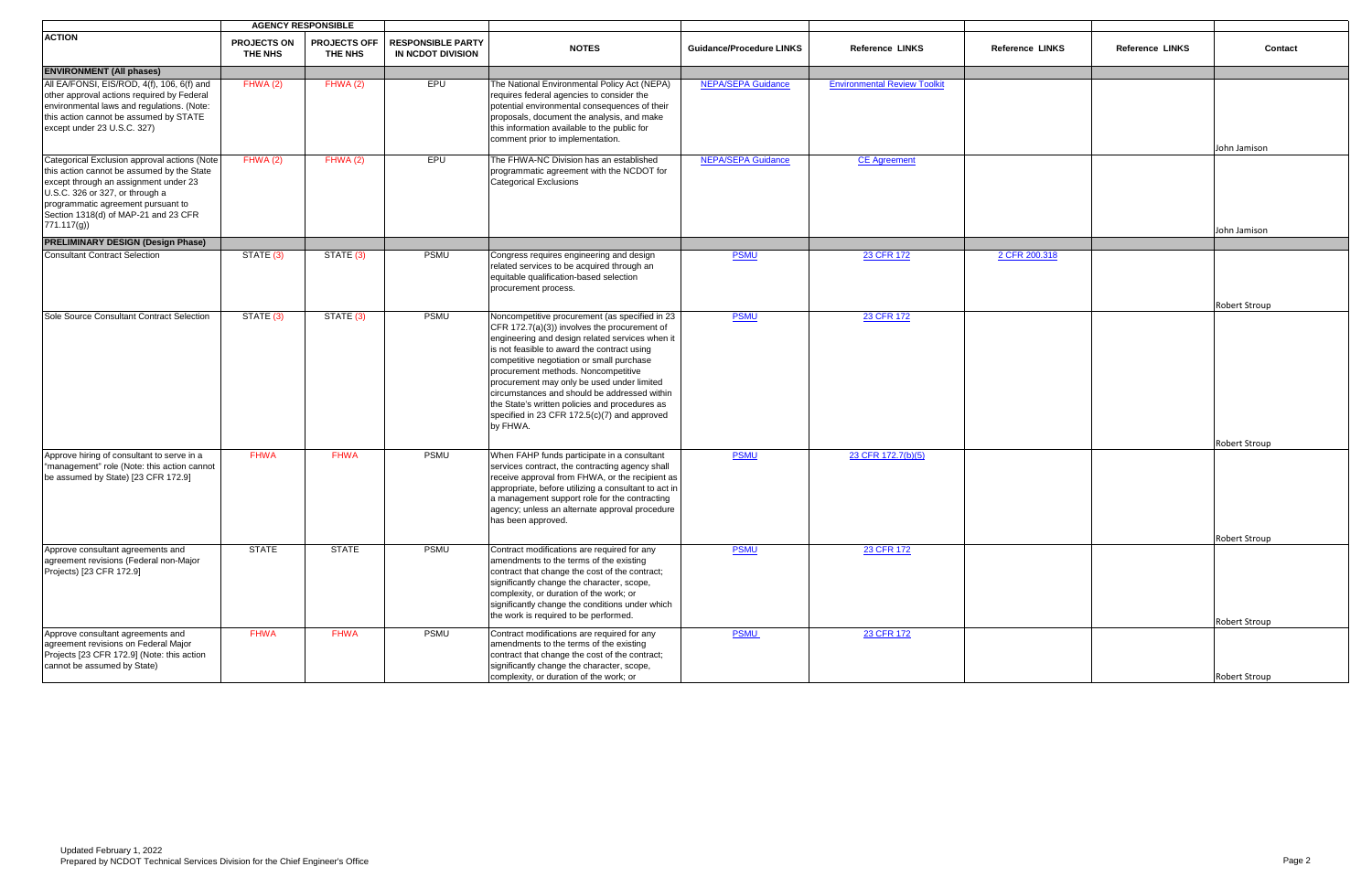|                                                                                                                                                          |                               | <b>AGENCY RESPONSIBLE</b>             |                                                                                        |                                                                                                                                                                                                                                                                                                                                                                                                                                                                                                                                                                                                                                                                                                                                                                          |                                 |                        |                                                                                                      |                                                                                                       |                                                    |
|----------------------------------------------------------------------------------------------------------------------------------------------------------|-------------------------------|---------------------------------------|----------------------------------------------------------------------------------------|--------------------------------------------------------------------------------------------------------------------------------------------------------------------------------------------------------------------------------------------------------------------------------------------------------------------------------------------------------------------------------------------------------------------------------------------------------------------------------------------------------------------------------------------------------------------------------------------------------------------------------------------------------------------------------------------------------------------------------------------------------------------------|---------------------------------|------------------------|------------------------------------------------------------------------------------------------------|-------------------------------------------------------------------------------------------------------|----------------------------------------------------|
| <b>ACTION</b>                                                                                                                                            | <b>PROJECTS ON</b><br>THE NHS | <b>PROJECTS OFF</b><br><b>THE NHS</b> | <b>RESPONSIBLE PARTY</b><br>IN NCDOT DIVISION                                          | <b>NOTES</b>                                                                                                                                                                                                                                                                                                                                                                                                                                                                                                                                                                                                                                                                                                                                                             | <b>Guidance/Procedure LINKS</b> | <b>Reference LINKS</b> | <b>Reference LINKS</b>                                                                               | <b>Reference LINKS</b>                                                                                | Contact                                            |
| <b>PRELIMINARY DESIGN (Design Phase) Continued</b>                                                                                                       |                               |                                       |                                                                                        |                                                                                                                                                                                                                                                                                                                                                                                                                                                                                                                                                                                                                                                                                                                                                                          |                                 |                        |                                                                                                      |                                                                                                       |                                                    |
| Approve exceptions to design standards [23]<br>CFR 625.3(f)]                                                                                             | <b>STATE</b>                  | STATE (5)                             | Roadway Design Unit<br>Head manages<br>(TS Director and Division<br>Engineers approve) | NCDOT may assume FHWA's approval to issue<br>design exceptions on the National Highway<br>System & Interstate System for designs which<br>do not conform to the minimum criteria as set<br>forth in the standards, policies, and standard<br>specifications for: (i) Experimental features on<br>projects; and (ii) Projects where conditions<br>warrant that exceptions be made.<br>NCDOT must document its due consideration<br>given to all project conditions such as maximum<br>service and safety benefits for the dollar<br>invested, compatiblity with adjacent sections for<br>roadway and the probabe time before<br>reconstruction of the section due to increased<br>traffic or changed conditions. NCDOT must<br>provide the document upon request of FHWA. | <b>Roadway Design Manual</b>    | 23 CFR 625.3(f)        | <b>Project Management Guide</b>                                                                      |                                                                                                       |                                                    |
|                                                                                                                                                          |                               |                                       |                                                                                        |                                                                                                                                                                                                                                                                                                                                                                                                                                                                                                                                                                                                                                                                                                                                                                          |                                 |                        |                                                                                                      |                                                                                                       | Matt Clarke/Virginia Mabry<br><b>Bobby Walston</b> |
| Interstate System Access Change [23 USC<br>111] (Note: this action cannot be assumed<br>by State)                                                        | <b>FHWA</b>                   | N/A                                   | <b>TMSD</b>                                                                            | FHWA is required to approve all new access or<br>changes in access points pursuant to 23 U.S.C.<br>111                                                                                                                                                                                                                                                                                                                                                                                                                                                                                                                                                                                                                                                                   | <b>Project Management Guide</b> | 23 USC 111             | <b>INTERSTATE SYSTEM</b><br><b>ACCESS INFORMATIONAL</b><br><b>GUIDE</b>                              |                                                                                                       |                                                    |
| Interstate System Access Justification<br>Report [23 USC 111] (Note: action may be<br>assumed by State pursuant to 23 USC<br>111(e)                      | <b>FHWA</b>                   | N/A                                   | <b>TMSD</b>                                                                            | State will not add any point of access w/o<br>approval of the Secretary of USDOT                                                                                                                                                                                                                                                                                                                                                                                                                                                                                                                                                                                                                                                                                         | <b>Project Management Guide</b> | 23 USC 111             | <b>INTERSTATE SYSTEM</b><br><b>ACCESS INFORMATIONAL</b><br><b>GUIDE</b>                              |                                                                                                       | Kevin Lacy<br>Kevin Lacy                           |
| Airport highway clearance coordination and<br>respective public interest finding (if required)<br>[23 CFR 620.104]                                       | <b>STATE</b>                  | <b>STATE</b>                          | Project Manager and<br><b>Aviation Division</b>                                        | A finding of public interest by FHWA will be<br>based on compliance with airway-highway<br>clearances which conform to FAA standards for<br>aeronautical safety.                                                                                                                                                                                                                                                                                                                                                                                                                                                                                                                                                                                                         | <b>Project Management Guide</b> | 23 CFR 620.104         | <b>Vertical Clearances - Highway</b><br><b>Development and Coordination</b><br>with Other Agencies   |                                                                                                       | Matt Clarke/Virginia Mabry<br><b>Bobby Walston</b> |
| Approve Project Management Plan for<br>Federal Major Projects over \$500 million [23<br>USC 106(h)] (Note: this action cannot be<br>assumed by State)    | <b>FHWA</b>                   | <b>FHWA</b>                           | <b>Project Managers</b>                                                                | As described in 23 U.S.C. 106(h), the recipient<br>of Federal financial assistance for a title 23<br>project with a minimum estimated total cost of<br>\$500 million or a project that has been otherwise<br>identified by the Secretary as a major project,<br>must submit a project management plan to the<br>Secretary.<br>The purpose of the project management plan is<br>to document the project management team roles<br>and responsibilities; and the processes and<br>procedures used to esnure the project will be<br>delivered consistent with the scope, budget,<br>schedule and requirements for a quality product.                                                                                                                                         | <b>Project Management Guide</b> | 23 U.S.C. 106(h)       | <b>Project Management Plan</b><br><b>Guidance for Major Projects</b>                                 |                                                                                                       | Matt Clarke/Virginia Mabry                         |
| Approve innovative and Public-Private<br>Partnership projects in accordance with SEP-<br>14 and SEP-15 (Note: this action cannot be<br>assumed by State) | <b>FHWA</b>                   | <b>FHWA</b>                           | <b>Chief Engineer</b>                                                                  | Oversight Agreement for P3 Projects requires<br>FHWA approval for Special Experimental<br>Projects SEP-15 Applications and Early<br>Development Agreements (EDA).                                                                                                                                                                                                                                                                                                                                                                                                                                                                                                                                                                                                        | <b>Project Management Guide</b> | 23 USC 502(a)          | <b>FHWA - SPECIAL</b><br><b>EXPERIMENTAL PROJECT 14</b><br><b>IMPLEMENTATION</b><br><b>PROCEDURE</b> | <b>FHWA - SPECIAL</b><br><b>EXPERIMENTAL PROJECT</b><br><b>15 IMPLEMENTATION</b><br><b>PROCEDURE:</b> | Ronnie Keeter                                      |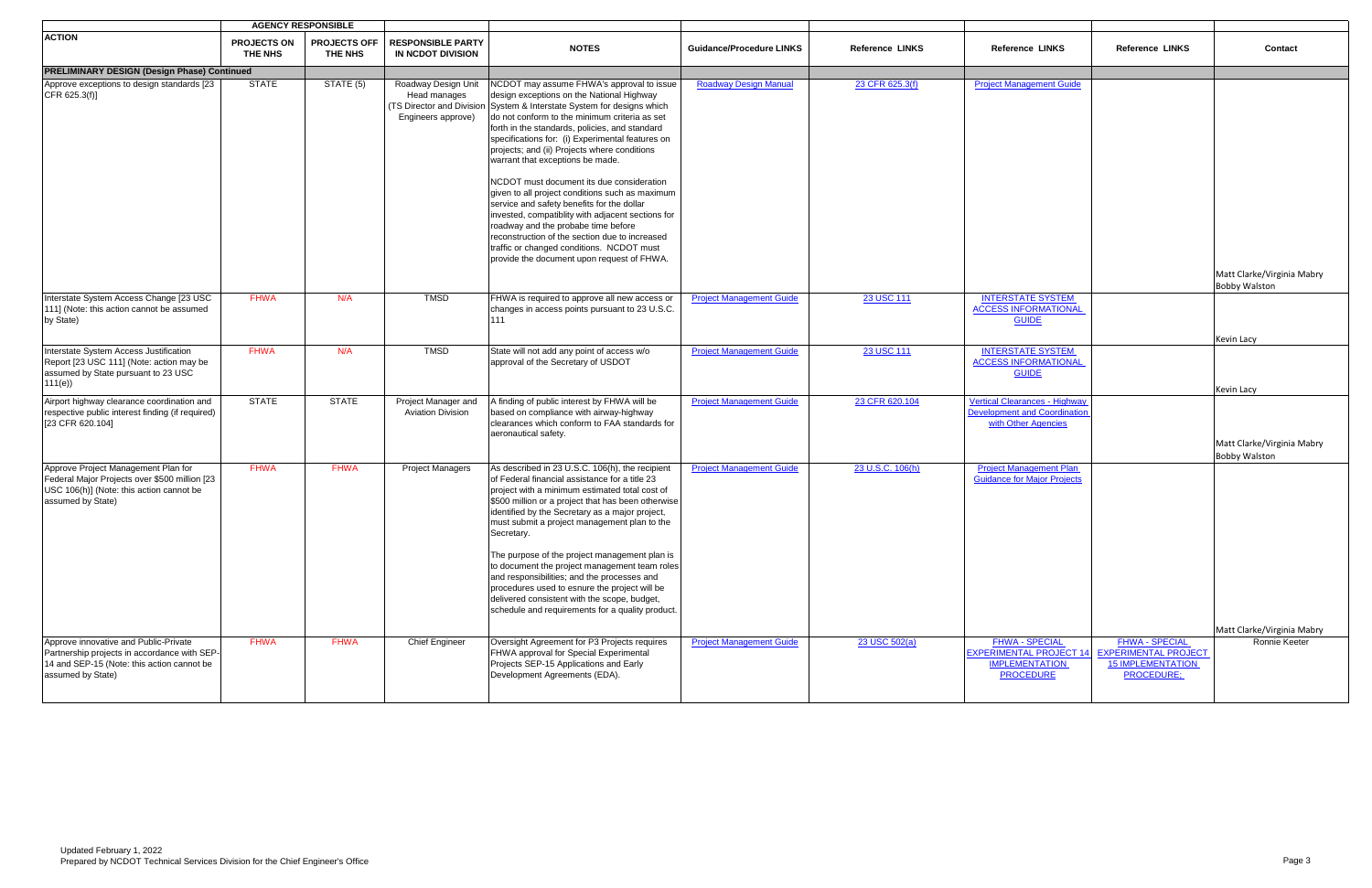|                                                                                                                                                                                                                    | <b>AGENCY RESPONSIBLE</b>                                  |                                |                                               |                                                                                                                                                                                                                                                                                                                                                        |                                 |                        |                                                                                    |                                 |                                                             |
|--------------------------------------------------------------------------------------------------------------------------------------------------------------------------------------------------------------------|------------------------------------------------------------|--------------------------------|-----------------------------------------------|--------------------------------------------------------------------------------------------------------------------------------------------------------------------------------------------------------------------------------------------------------------------------------------------------------------------------------------------------------|---------------------------------|------------------------|------------------------------------------------------------------------------------|---------------------------------|-------------------------------------------------------------|
| <b>ACTION</b>                                                                                                                                                                                                      | <b>PROJECTS ON</b><br>THE NHS                              | <b>PROJECTS OFF</b><br>THE NHS | <b>RESPONSIBLE PARTY</b><br>IN NCDOT DIVISION | <b>NOTES</b>                                                                                                                                                                                                                                                                                                                                           | <b>Guidance/Procedure LINKS</b> | <b>Reference LINKS</b> | <b>Reference LINKS</b>                                                             | <b>Reference LINKS</b>          | Contact                                                     |
| <b>PRELIMINARY DESIGN (Design Phase) Continued</b>                                                                                                                                                                 |                                                            |                                |                                               |                                                                                                                                                                                                                                                                                                                                                        |                                 |                        |                                                                                    |                                 |                                                             |
| Provide pre-approval for preventive<br>maintenance project (until FHWA concurs<br>with STATE procedures) (Note: this action<br>cannot be assumed by State)                                                         | <b>FHWA</b>                                                | <b>FHWA</b>                    | <b>Chief Engineer</b>                         | The purpose of this approval is to ensure that<br>preventive maintenance projects are developed<br>consistent with an asset management program<br>to extend the service life of a highway.                                                                                                                                                             |                                 | 23 U.S.C. 106          |                                                                                    |                                 | Lamar Sylvester, Robert Barrier,<br><b>Boyd Tharrington</b> |
| <b>DETAILED / FINAL DESIGN (Design Phase)</b>                                                                                                                                                                      |                                                            |                                |                                               |                                                                                                                                                                                                                                                                                                                                                        |                                 |                        |                                                                                    |                                 |                                                             |
| Provide approval of preliminary plans for<br>unusual/complex bridges or structures on the<br>Interstate. [23 USC 109(a) and FHWA<br>Policy]                                                                        | FHWA(4)                                                    | N/A                            | <b>Structures Management</b>                  | No documented policy or procedure within<br>NCDOT right now. Needs to be defined with<br>decentralization. Use 3 step process in guidance<br>link. Prefer NCDOT commit to Structures<br>Management Unit reviewing plans and<br>calculations for any project meeting criteria in<br>1998 memo.                                                          | <b>Roadway Design Manual</b>    | 23 U.S.C. 109(a)       | <b>FHWA Risk-based Project</b><br><b>Involvement Guidance</b><br>(September, 2020) | <b>Project Management Guide</b> | Tatia White/Roger Kluckman<br>Brian Hanks/Kevin Fisher      |
| Provide approval of preliminary plans for<br>unusual/complex bridges or structures (non-<br>Interstate. [23 USC 109(a) and FHWA<br>Policy]                                                                         | STATE (4)                                                  | <b>STATE</b>                   | <b>Structures Management</b>                  | No documented policy or procedure within<br>NCDOT right now. Needs to be defined with<br>decentralization. Use 3 step process in guidance<br>link. Prefer NCDOT committ to Structures<br>Management Unit reviewing plans and<br>calculations for any project meeting criteria in<br>1998 memo.                                                         | <b>Roadway Design Manual</b>    | 23 U.S.C. 109(a)       | <b>FHWA Risk-based Project</b><br><b>Involvement Guidance</b><br>(September, 2020) | <b>Project Management Guide</b> | Tatia White/Roger Kluckman<br>Brian Hanks/Kevin Fisher      |
| <b>REALTY (Design and Operational Phases)</b>                                                                                                                                                                      |                                                            |                                |                                               |                                                                                                                                                                                                                                                                                                                                                        |                                 |                        |                                                                                    |                                 |                                                             |
| Make feasibility/practicability determination<br>for allowing authorization of construction<br>prior to completion of Right-of-Way<br>clearance, utility and railroad work. [23 CFR<br>635.309(b)]                 | <b>STATE</b>                                               | <b>STATE</b>                   | <b>ROW</b>                                    | The NCDOT may initiate acquisition of real<br>property at any time it has the legal authority to<br>do so based on program or project<br>considerations.                                                                                                                                                                                               | <b>ROW Field Certification</b>  | 23 CFR 635.309         | <b>Right-of-way Clearance, Utility</b><br>and Railroad Coordination                | <b>Division Let Guidance</b>    |                                                             |
| Make public interest finding on whether State<br>may proceed with bid advertisement even<br>though Right-of-Way acquisition/relocation<br>activities are not complete for some parcels<br>$[23$ CFR 635.309(c)(3)] | <b>FHWA</b> for Interstate<br>STATE for Non-<br>Interstate | <b>STATE</b>                   | <b>ROW</b>                                    | The NCDOT may undertake early acquisition for<br>corridor preservation, access management, or<br>other purposes. Acquisition costs incurred by the<br>NCDOT prior to executing a project agreement<br>with the FHWA are not eligible for Federal-aid<br>reimbursement. However, such costs may                                                         | <b>ROW Field Certification</b>  | 23 CFR 635.309         | <b>Project Management Guide</b>                                                    | <b>Division Let Guidance</b>    | Heather Fulghum                                             |
|                                                                                                                                                                                                                    |                                                            |                                |                                               | become eligible for use as a credit towards the<br>NCDOT share of a Federal-aid project.                                                                                                                                                                                                                                                               |                                 |                        |                                                                                    |                                 | <b>Heather Fulghum</b>                                      |
| Ensure compliant Right-of-Way certificate is<br>in place [23 CFR 635.309(c)]                                                                                                                                       | <b>STATE</b>                                               | <b>STATE</b>                   | <b>Contract Standards</b>                     | ROW w/coordination from The intent of the ROW Certification is to ensure<br>the acquistion of right-of-way is coordinated with<br>the physcial construction so that no unnecessary<br>delay or cost will occur during the construction of<br>the project. FHWA may not participate in delay<br>claims caused by not having available right-of-<br>way. | <b>ROW Manual</b>               | 23 CFR 635.309         | <b>Project Management Guide</b>                                                    | <b>Division Let Guidance</b>    | Heather Fulghum / Ron<br>Davenport                          |
| Approve Hardship and Protective Buying [23<br>CFR 710.503] (If a Federal-aid project)<br>(Note: this action cannot be assumed by<br>State)                                                                         | <b>FHWA</b>                                                | <b>FHWA</b>                    | <b>ROW</b>                                    | The NCDOT must accept and concur in a<br>request for a hardship acquisition based on a<br>property owner's written submission that 1)<br>provides justification; 2) documents the inability<br>to sell the property because of the impending<br>project                                                                                                | <b>ROW Manual</b>               | 23 CFR 710.503         |                                                                                    |                                 |                                                             |
|                                                                                                                                                                                                                    |                                                            |                                |                                               |                                                                                                                                                                                                                                                                                                                                                        |                                 |                        |                                                                                    |                                 | Heather Fulghum                                             |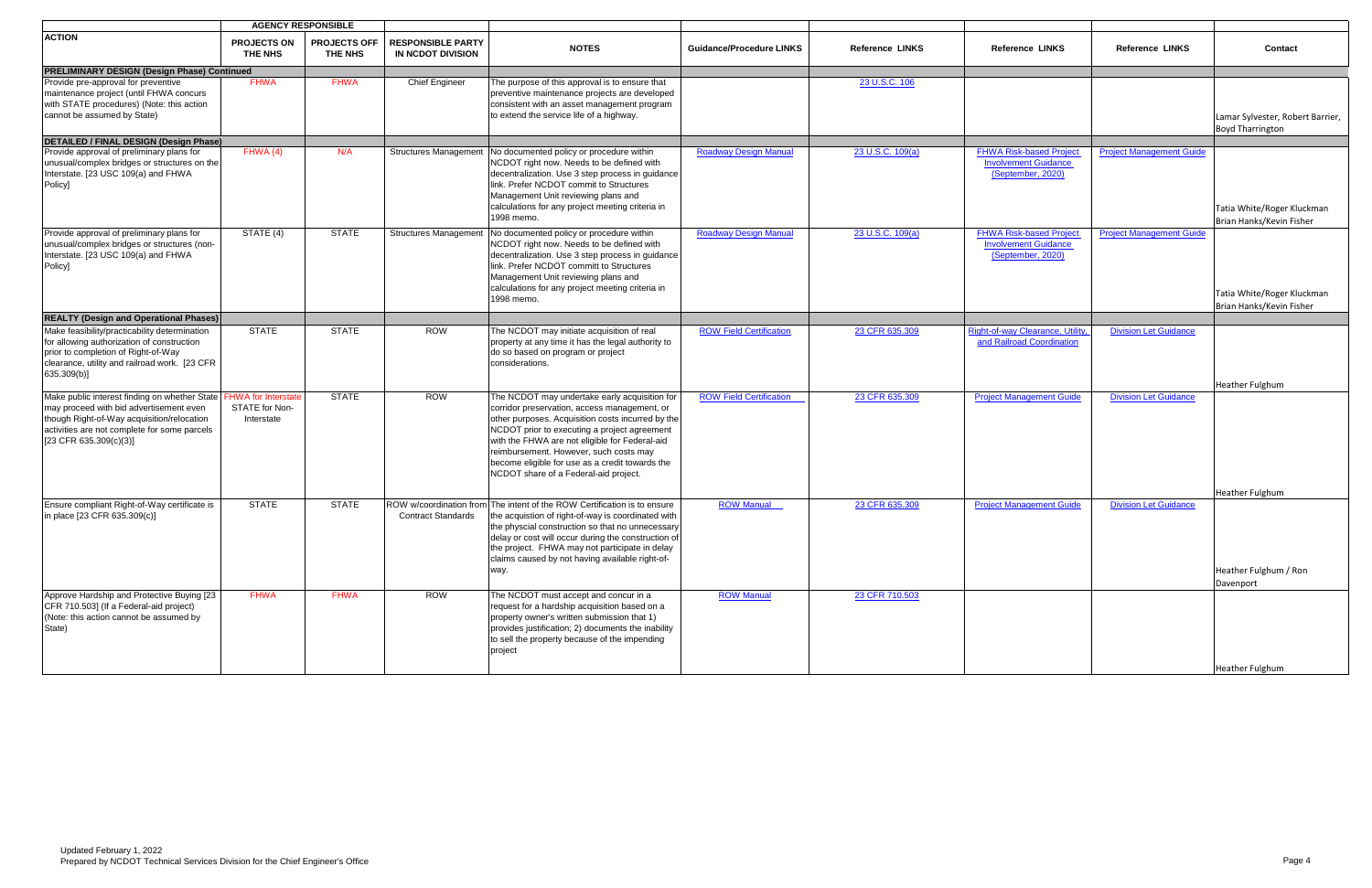|                                                                                                                                                                                                                                                                                                                           | <b>AGENCY RESPONSIBLE</b>                                      |                                       |                                                                             |                                                                                                                                                                                                                                                                                               |                                                                                              |                        |                                 |                        |                        |
|---------------------------------------------------------------------------------------------------------------------------------------------------------------------------------------------------------------------------------------------------------------------------------------------------------------------------|----------------------------------------------------------------|---------------------------------------|-----------------------------------------------------------------------------|-----------------------------------------------------------------------------------------------------------------------------------------------------------------------------------------------------------------------------------------------------------------------------------------------|----------------------------------------------------------------------------------------------|------------------------|---------------------------------|------------------------|------------------------|
| <b>ACTION</b>                                                                                                                                                                                                                                                                                                             | <b>PROJECTS ON</b><br>THE NHS                                  | <b>PROJECTS OFF</b><br><b>THE NHS</b> | <b>RESPONSIBLE PARTY</b><br><b>IN NCDOT DIVISION</b>                        | <b>NOTES</b>                                                                                                                                                                                                                                                                                  | <b>Guidance/Procedure LINKS</b>                                                              | <b>Reference LINKS</b> | <b>Reference LINKS</b>          | <b>Reference LINKS</b> | Contact                |
| <b>REALTY (Design and Operational Phases) Continued</b>                                                                                                                                                                                                                                                                   |                                                                |                                       |                                                                             |                                                                                                                                                                                                                                                                                               |                                                                                              |                        |                                 |                        |                        |
| Approve Interstate Real Property Interest<br>Use Agreements [23 CFR 710.405] (Note:<br>this action cannot be assumed by State)                                                                                                                                                                                            | <b>FHWA</b>                                                    | N/A                                   | <b>ROW</b>                                                                  | This approval is to ensure that temporary or<br>permanent use of real property acquired for the<br>Interstate system will not impair the Interstate or<br>interfere with the free and safe flow of traffic.                                                                                   |                                                                                              | 23 CFR 710.405         |                                 |                        | <b>Heather Fulghum</b> |
| Approve non-highway use and occupancy<br>$[23$ CFR 1.23(c)]                                                                                                                                                                                                                                                               | <b>FHWA for Interstate</b><br>STATE for Non-<br>Interstate (3) | STATE (3)                             | <b>ROW</b>                                                                  | This approval is to ensure that temporary or<br>permanent use of real property will not impair<br>the highway or interfere with the free and safe<br>flow of traffic.<br>Covers the use of airspace, subsurface use, art<br>work on bridges or within the ROW, parking<br>under bridges, etc. | <b>Division Let Guidance</b>                                                                 | 23 CFR 1.23            | <b>Project Management Guide</b> |                        | Heather Fulghum        |
| Approve disposal at less than fair market<br>value of federally funded real property,<br>including disposals of access control [23<br>U.S.C. 156] (Note: this action cannot be<br>assumed by State)                                                                                                                       | <b>FHWA</b>                                                    | <b>FHWA</b>                           | <b>ROW</b>                                                                  | See the ROW Disposal and Acess Control<br>Committee bylaws for additional procedures and<br>quidance                                                                                                                                                                                          | <b>NCDOT ROW Disposal and</b><br><b>Control of Access Committee</b><br>bylaws and procedures | 23 U.S.C. 156          |                                 |                        | Heather Fulghum        |
| Approve disposal at fair market value of<br>federally funded real property, including<br>disposals of access control [23 CFR<br>710.409] (Note: 23 CFR 710.201 authorizes<br>FHWA and STATE to agree to scope of<br>property-related oversight and approvals for<br>all actions except those on the Interstate<br>System) | <b>FHWA for Interstate</b><br>STATE for Non-<br>Interstate (3) | STATE(3)                              | ROW                                                                         | Handled via the ROW Surplus and Control<br><b>Disposal Committee</b>                                                                                                                                                                                                                          | Insert links to guidance as<br>created.                                                      | 23 CFR 710             | <b>Project Management Guide</b> |                        | Heather Fulghum        |
| Requests for credits toward the non-Federal<br>share of construction costs for early<br>acquisitions, donations or other contributions<br>applied to a project (note: this action cannot<br>be assumed by State)                                                                                                          | <b>FHWA</b>                                                    | <b>FHWA</b>                           | <b>ROW</b>                                                                  |                                                                                                                                                                                                                                                                                               |                                                                                              | 23 CFR 710             |                                 |                        | Heather Fulghum        |
| Federal land transfers [23 CFR 710, Subpart<br>F] (Note: this action cannot be assumed by<br>State)                                                                                                                                                                                                                       | <b>FHWA</b>                                                    | <b>FHWA</b>                           | <b>ROW</b>                                                                  |                                                                                                                                                                                                                                                                                               | <b>Manual for Federal Land</b><br><b>Transfers for Federal-Aid</b><br>Projects               | 23 CFR 710, Subpart F  |                                 |                        | <b>Heather Fulghum</b> |
| Functional replacement of property [23 CFR<br>710.509] (Note: this action cannot be<br>assumed by State)                                                                                                                                                                                                                  | <b>FHWA</b>                                                    | <b>FHWA</b>                           |                                                                             | Not Allowed under North Carolina Statute                                                                                                                                                                                                                                                      |                                                                                              |                        |                                 |                        |                        |
| SYSTEM OPERATIONS AND PRESERVATION (Design Phase)                                                                                                                                                                                                                                                                         |                                                                |                                       |                                                                             |                                                                                                                                                                                                                                                                                               |                                                                                              |                        |                                 |                        |                        |
| Accept Transportation Management Plans<br>$(23$ CFR 630.1012(b))                                                                                                                                                                                                                                                          | <b>STATE</b>                                                   | <b>STATE</b>                          | TMSD - Traffic<br>Management Unit - Work<br>Zone Traffic Control<br>Section | WZTC at NCDOT review and approve TMPs                                                                                                                                                                                                                                                         | <b>Implementation Guidelines</b>                                                             | 23 CFR 630.1012        | <b>WZTC Policy</b>              |                        | Kevin Lacy             |
| Approval of System Engineering Analysis (for<br>ITS) [23 CFR 940.11]                                                                                                                                                                                                                                                      | <b>STATE</b>                                                   | <b>STATE</b>                          | <b>TMSD</b> - Transportation<br>Operations Unit (TSMO)                      | No procedure. Was determined that many<br>Systems Management & aspects of a Systems Engineering Analysis<br>occurs organically in the normal course of<br>NCDOT's project development process.                                                                                                | <b>WZTC Policy</b>                                                                           | 23 CFR 940.11          |                                 |                        | Kevin Lacy             |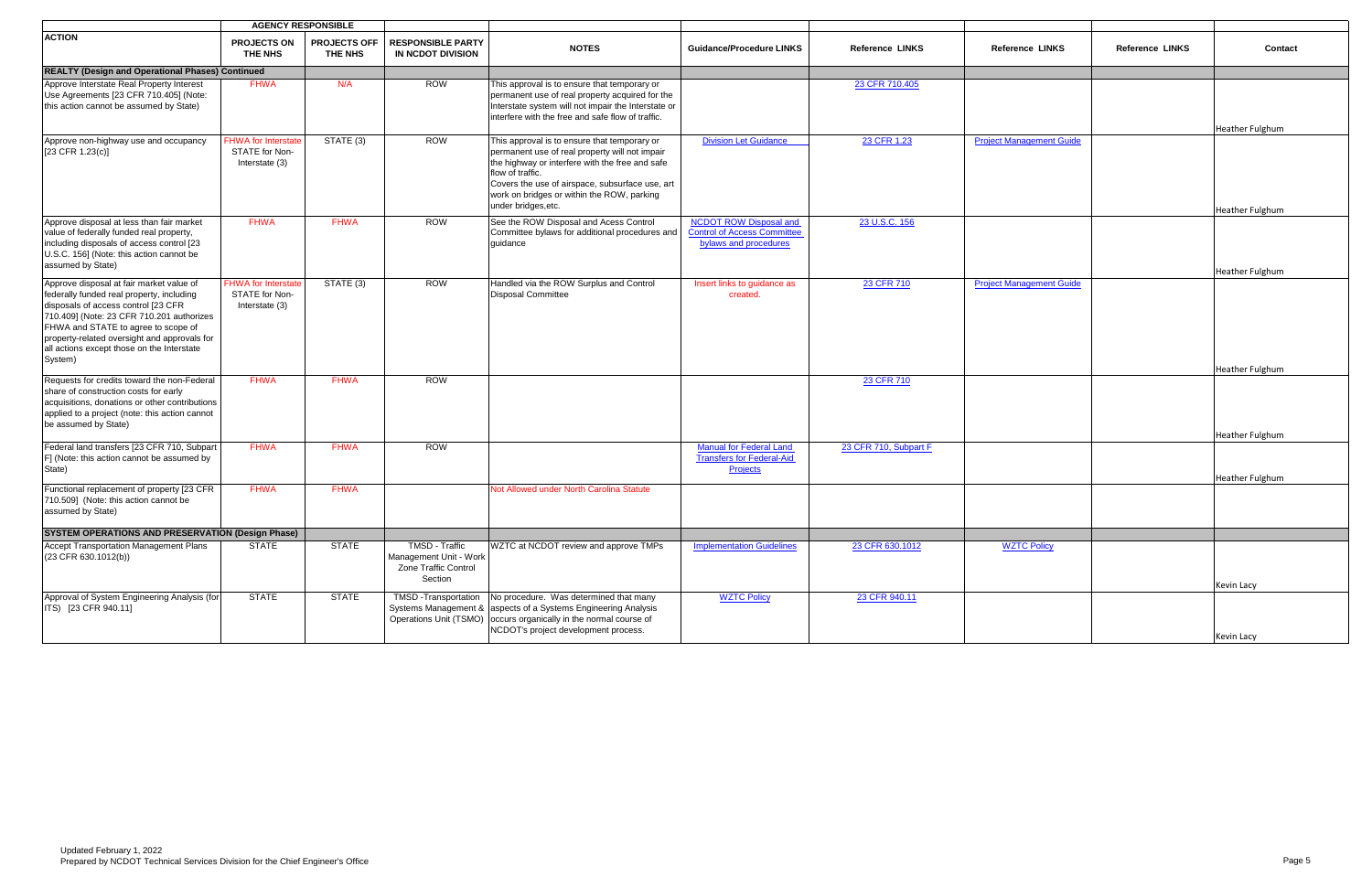|                                                                                                     |                               | <b>AGENCY RESPONSIBLE</b>      |                                               |                                                                                                                                                                                                                                                                                                                                                                                                                                                                                                                                                          |                                                      |                                                          |                                                                    |                                             |                                                     |
|-----------------------------------------------------------------------------------------------------|-------------------------------|--------------------------------|-----------------------------------------------|----------------------------------------------------------------------------------------------------------------------------------------------------------------------------------------------------------------------------------------------------------------------------------------------------------------------------------------------------------------------------------------------------------------------------------------------------------------------------------------------------------------------------------------------------------|------------------------------------------------------|----------------------------------------------------------|--------------------------------------------------------------------|---------------------------------------------|-----------------------------------------------------|
| <b>ACTION</b>                                                                                       | <b>PROJECTS ON</b><br>THE NHS | <b>PROJECTS OFF</b><br>THE NHS | <b>RESPONSIBLE PARTY</b><br>IN NCDOT DIVISION | <b>NOTES</b>                                                                                                                                                                                                                                                                                                                                                                                                                                                                                                                                             | <b>Guidance/Procedure LINKS</b>                      | <b>Reference LINKS</b>                                   | <b>Reference LINKS</b>                                             | <b>Reference LINKS</b>                      | Contact                                             |
| <b>PS&amp;E AND ADVERTISING (Design Phase)</b>                                                      |                               |                                |                                               |                                                                                                                                                                                                                                                                                                                                                                                                                                                                                                                                                          |                                                      |                                                          |                                                                    |                                             |                                                     |
| Approve PS&E [23 CFR 630.201]                                                                       | <b>STATE</b>                  | <b>STATE</b>                   | Contract Standards /<br>Division              | Plans and specifications must describe the<br>location and design features and the<br>construction requirements in sufficient detail to<br>allow for accurate bids, to facilitate the<br>construction, and to enable the NCDOT to<br>control the contract.                                                                                                                                                                                                                                                                                               | <b>Division Let Guidance</b>                         | 23 CFR 630.201                                           | <b>CSDU POLCY AND</b><br><b>PROCEDURES</b>                         |                                             | Ron Davenport                                       |
| Authorize advance construction and                                                                  | <b>FHWA</b>                   | <b>FHWA</b>                    | <b>FHWA-NC Division</b>                       | Advance construction (AC) allows states to                                                                                                                                                                                                                                                                                                                                                                                                                                                                                                               | <b>Advance Construction and</b>                      | 23 CFR 630.703                                           |                                                                    |                                             |                                                     |
| conversions [23 CFR 630.703 & 709] (Note:<br>this action cannot be assumed by State)                |                               |                                | <b>Financial Manager</b>                      | begin a project even in the absence of sufficient<br>Federal-aid obligation authority to cover the<br>Federal share of project costs.                                                                                                                                                                                                                                                                                                                                                                                                                    | <b>Partial Conversion of Advance</b><br>Construction |                                                          |                                                                    |                                             |                                                     |
|                                                                                                     |                               |                                |                                               | An AC project application may only be approved<br>if it is included in a state's transportation<br>improvement program (23 U.S.C. 115(c)).                                                                                                                                                                                                                                                                                                                                                                                                               |                                                      |                                                          |                                                                    |                                             |                                                     |
|                                                                                                     |                               |                                |                                               |                                                                                                                                                                                                                                                                                                                                                                                                                                                                                                                                                          |                                                      |                                                          |                                                                    |                                             | Ray McIntyre                                        |
| Approve utility or railroad force account work<br>[23 CFR 645.113 & 646.216]                        | <b>STATE</b>                  | <b>STATE</b>                   |                                               | Utilities and Rail Division FHWA Order 5060.1: FHWA Policy on Force<br><b>Account Use</b>                                                                                                                                                                                                                                                                                                                                                                                                                                                                |                                                      | <b>FHWA Policy on Agency Force</b><br><b>Account Use</b> |                                                                    |                                             | <b>Byron Sanders</b><br>James Bridges/Jason Orthner |
| Approve utility and railroad agreements [23]<br>CFR 645.113 & 646.216]                              | <b>STATE</b>                  | <b>STATE</b>                   |                                               | Utilities, Divisions, PMO   Per Rail, they process invoices and rqust for<br>approval by Kevin Fischer or the RE. Not all RR<br>agremeents are through Rail. It is up to Rail to<br>decide on the consultant to be used.                                                                                                                                                                                                                                                                                                                                 |                                                      |                                                          |                                                                    |                                             | <b>Byron Sanders</b><br>James Bridges/Jason Orthner |
| Approve use of consultants by utility and<br>railroad companies [23 CFR 645.109(b) &<br>646.216(b)] | <b>STATE</b>                  | <b>STATE</b>                   |                                               | Utilities and Rail Division Utility and railroad facilities, unlike most other<br>fixed objects that may be present within the<br>highway environment, are not owned nor are<br>their operations directly controlled by State or<br>local highway agencies. Because of this,<br>highway authorities have developed policies and<br>practices which govern when and how utilities<br>may use public highway right-of-way, and under<br>what conditions public funds may be used to<br>relocate utility facilities to accommodate highway<br>construction. |                                                      |                                                          |                                                                    |                                             | <b>Byron Sanders</b><br>James Bridges/Jason Orthner |
| Approve exceptions to maximum railroad<br>protective insurance limits [23 CFR 646.111]              | <b>STATE</b>                  | <b>STATE</b>                   | <b>Rail Division</b>                          | This regulation is intended to prevent the<br>NCDOT from being overcharged by a railroad<br>for this insurance                                                                                                                                                                                                                                                                                                                                                                                                                                           |                                                      |                                                          |                                                                    |                                             | James Bridges/Jason Orthner                         |
| Authorize (approve) advertising for bids.<br>[23 CFR 635.112, 309]                                  | <b>STATE</b>                  | <b>STATE</b>                   | Contract Standards /<br>Division              | The FHWA's policies for advertising for<br>construction bids provide for authorization by the<br>FHWA Division Administrator prior to<br>advertisement, minimum advertising periods,<br>prior approval of major addenda, and required<br>use of non-collusion provisions and other<br>requirements to ensure fair, open competition.                                                                                                                                                                                                                     | <b>Division Let Guidance</b>                         | 23 CFR 635                                               | <b>Construction Program Guide -</b><br><b>Advertising for Bids</b> | <b>CSDU POLICY AND</b><br><b>PROCEDURES</b> | <b>Ron Davenport</b>                                |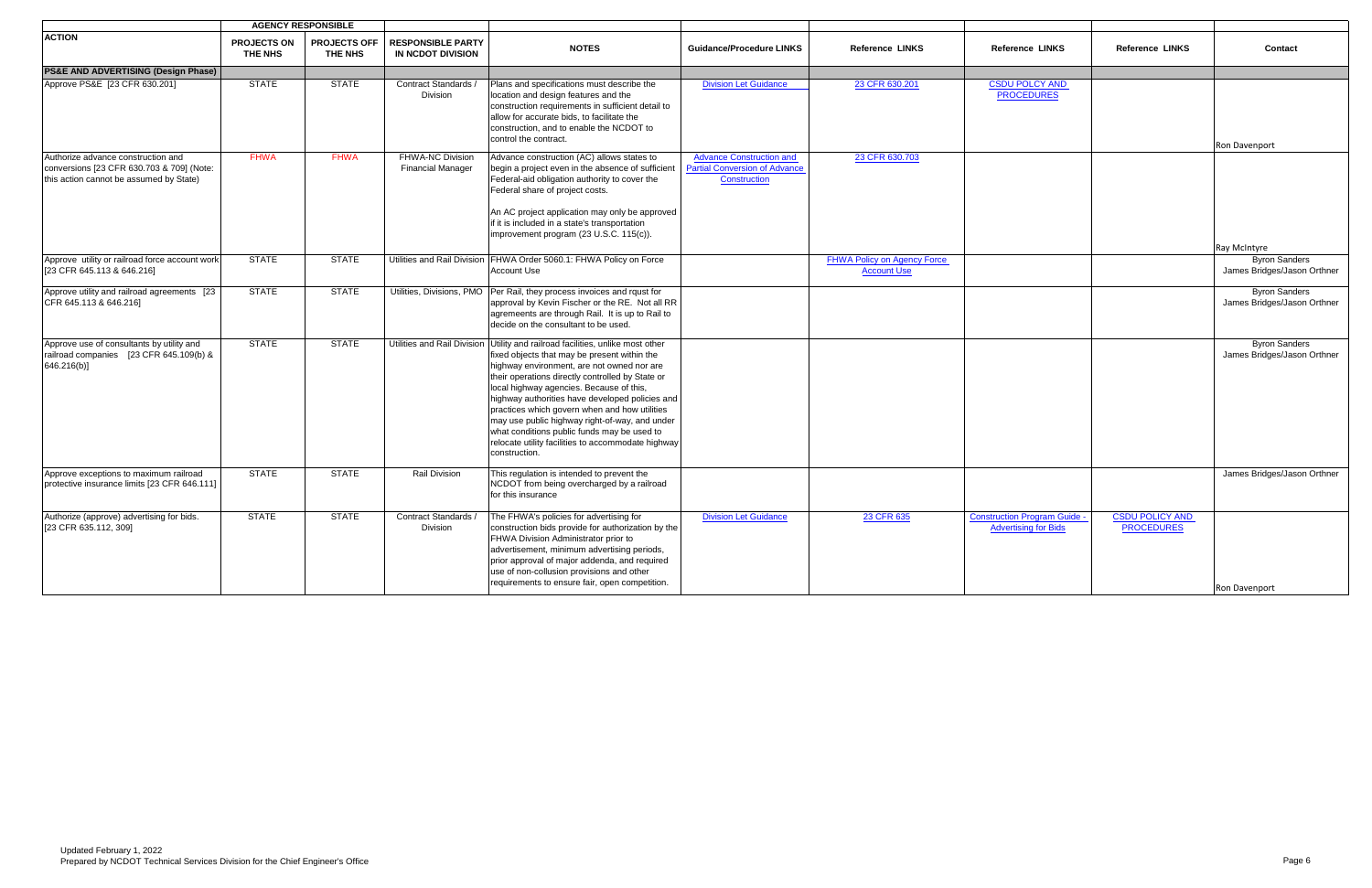|                                                                                                                                                                                        |                               | <b>AGENCY RESPONSIBLE</b>      |                                               |                                                                                                                                                                                                                                                                                                                                                                                                                                                                                                                                                                                               |                                                                                          |                          |                                             |                        |                                                                       |
|----------------------------------------------------------------------------------------------------------------------------------------------------------------------------------------|-------------------------------|--------------------------------|-----------------------------------------------|-----------------------------------------------------------------------------------------------------------------------------------------------------------------------------------------------------------------------------------------------------------------------------------------------------------------------------------------------------------------------------------------------------------------------------------------------------------------------------------------------------------------------------------------------------------------------------------------------|------------------------------------------------------------------------------------------|--------------------------|---------------------------------------------|------------------------|-----------------------------------------------------------------------|
| <b>ACTION</b>                                                                                                                                                                          | <b>PROJECTS ON</b><br>THE NHS | <b>PROJECTS OFF</b><br>THE NHS | <b>RESPONSIBLE PARTY</b><br>IN NCDOT DIVISION | <b>NOTES</b>                                                                                                                                                                                                                                                                                                                                                                                                                                                                                                                                                                                  | <b>Guidance/Procedure LINKS</b>                                                          | <b>Reference LINKS</b>   | <b>Reference LINKS</b>                      | <b>Reference LINKS</b> | Contact                                                               |
| <b>CONTRACT ADVERTISEMENT AND AWARD (Design Phase)</b> All contracts to be done by competitive bidding unless otherwise authorized by law                                              |                               |                                |                                               |                                                                                                                                                                                                                                                                                                                                                                                                                                                                                                                                                                                               |                                                                                          |                          |                                             |                        |                                                                       |
| Approve cost-effectiveness determinations<br>for construction work performed by force<br>account or by contract awarded by other<br>than competitive bidding [23 CFR 635.104<br>8.204] | <b>STATE</b>                  | <b>STATE</b>                   | Contract Standards /<br><b>Divisions</b>      | . CSD handles Competive Bidding<br>2. For non competitive bidding (i.e.<br>emergencies) this is approved via the Chief<br>Engineer and executed traditionally at the<br>Division Level.<br>Approval by the FHWA Division Administrator for<br>construction by a method other than competitive<br>bidding shall be requested by the State in<br>accordance with subpart B of part 635 of this<br>chapter. Before such finding is made, the DOT<br>shall determine that the organization to<br>undertake the work is so staffed and equipped<br>as to perform such work satisfactorily and cost | <b>Division Let Guidance</b>                                                             | 23 CFR 635.104           | <b>CSDU POLICY AND</b><br><b>PROCEDURES</b> |                        | Ron Davenport Lamar<br>Sylvester, Robert Barrier, Boyd<br>Tharrington |
| Approve use of local force account<br>agreements [23 CFR 635.104 & 204]                                                                                                                | <b>STATE</b>                  | <b>STATE</b>                   | <b>Divsions</b>                               | If necessary due to an emergency or the state<br>desires the use of Force Account as agreed in<br>11/7/12 memo from Chief Engineer.                                                                                                                                                                                                                                                                                                                                                                                                                                                           | <b>Construction by State Forces on</b><br><b>Federal Aid Projects.pdf</b><br>(ncdot.gov) | 23 CFR 635.204b and 204c |                                             |                        | Lamar Sylvester, Robert Barrier,<br><b>Boyd Tharrington</b>           |
| Approve use of publicly owned equipment<br>[23 CFR 635.411]                                                                                                                            | <b>STATE</b>                  | <b>STATE</b>                   | No longer needed.                             | State Departments of Transportation (State<br>DOTs) shall have the autonomy to determine<br>culvert and storm sewer material types to be<br>included in the construction of a project on a<br>Federal-aid highway.                                                                                                                                                                                                                                                                                                                                                                            | No longer needed.                                                                        | 23 CFR 635.411           |                                             |                        |                                                                       |
| Approve the use of proprietary products,<br>processes [23 CFR 635.411]                                                                                                                 | <b>STATE</b>                  | <b>STATE</b>                   | No longer needed.                             | State Law - Value Management Office                                                                                                                                                                                                                                                                                                                                                                                                                                                                                                                                                           | No longer needed.                                                                        | 23 CFR 635.411           |                                             |                        | Alison Tammer                                                         |
| Concur in use of publicly furnished materials<br>[23 CFR 635.407]                                                                                                                      | <b>STATE</b>                  | <b>STATE</b>                   | Contract Standards /<br><b>Divisions</b>      | When the State transportation department or<br>another public agency owns or has control over<br>the source of a local natural materialSuch<br>cases should be fully documented and receive<br>advance approval by the FHWA Division<br>Administrator.                                                                                                                                                                                                                                                                                                                                        | <b>Division Let Guidance</b>                                                             | 23 CFR 635.407           |                                             |                        |                                                                       |
|                                                                                                                                                                                        |                               |                                |                                               |                                                                                                                                                                                                                                                                                                                                                                                                                                                                                                                                                                                               |                                                                                          |                          |                                             |                        | Ron Davenport                                                         |
| Approve emergency determinations for<br>contracts awarded by other than competitive<br>bidding [23 CFR 635.104 & 204]                                                                  | <b>STATE</b>                  | <b>STATE</b>                   | <b>Chief Engineer</b>                         | Approval by the Division Administrator for<br>construction by a method other than competitive<br>bidding shall be requested by the State in<br>accordance with subpart B of part 635 of this<br>chapter.                                                                                                                                                                                                                                                                                                                                                                                      |                                                                                          | 23 CFR 635.104(b)        | GS 136.28.1(e)                              |                        | Ronnie Keeter                                                         |
| Approve construction engineering by local<br>agency [23 CFR 635.105]                                                                                                                   | <b>STATE</b>                  | <b>STATE</b>                   | <b>Construction Unit</b>                      | The State must approve                                                                                                                                                                                                                                                                                                                                                                                                                                                                                                                                                                        | <b>Construction Manual</b>                                                               | 23 CFR 635.105c          |                                             |                        | Lamar Sylvester, Robert Barrier,<br><b>Boyd Tharrington</b>           |
| Approve advertising period less than 3<br>weeks [23 CFR 635.112]                                                                                                                       | <b>FHWA</b>                   | <b>FHWA</b>                    | Contract Standards /<br><b>Divisions</b>      | The advertisement and approved plans and<br>specifications shall be available to bidders a<br>minimum of 3 weeks prior to opening of bids<br>except that shorter periods may be approved by<br>the Division Administrator in special cases when<br>justified.                                                                                                                                                                                                                                                                                                                                 | <b>Division Let Guidance</b>                                                             | 23 CFR 635.112(b)        | <b>CSDU POLICY AND</b><br><b>PROCEDURES</b> |                        | Ron Davenport                                                         |
| Approve addenda during advertising period<br>[23 CFR 635.112]                                                                                                                          | <b>STATE</b>                  | <b>STATE</b>                   | Contract Standards /<br><b>Divisions</b>      | The State has authority per the stewardship and<br>oversight agreement to issue any addenda to<br>the approved plans or specifications during the<br>advertising period.                                                                                                                                                                                                                                                                                                                                                                                                                      | <b>Division Let Guidance</b>                                                             | 23 CFR 635.112c          | <b>CSDU POLICY AND</b><br><b>PROCEDURES</b> |                        | Ron Davenport                                                         |
| <b>CONTRACT ADVERTISEMENT AND AWARD (Design Phase)</b> All contracts to be done by competitive bidding unless otherwise authorized by law Continued                                    |                               |                                |                                               |                                                                                                                                                                                                                                                                                                                                                                                                                                                                                                                                                                                               |                                                                                          |                          |                                             |                        |                                                                       |
| Concur in award of contract [23 CFR<br>635.114]                                                                                                                                        | <b>STATE</b>                  | <b>STATE</b>                   | Contract Standards /<br><b>Divisions</b>      | The State has authority per the stewardship and<br>oversight agreement.                                                                                                                                                                                                                                                                                                                                                                                                                                                                                                                       | <b>Division Let Guidance</b>                                                             | 23 CFR 635.114(b)        | <b>CSDU POLICY AND</b><br><b>PROCEDURES</b> |                        | Ron Davenport, Lamar Sylvester,<br>Robert Barrier, Boyd Tharrington   |
| $\sqrt{23}$<br>Concur in rejection of all bids<br>CFR 635.114]                                                                                                                         | <b>STATE</b>                  | <b>STATE</b>                   | Contract Standards /<br><b>Divisions</b>      | The State has authority per the stewardship and<br>oversight agreement.                                                                                                                                                                                                                                                                                                                                                                                                                                                                                                                       | <b>Division Let Guidance</b>                                                             | 23 CFR 635.114(h)        | <b>CSDU POLCY AND</b><br><b>PROCEDURES</b>  |                        | Ron Davenport, Lamar Sylvester,<br>Robert Barrier, Boyd Tharrington   |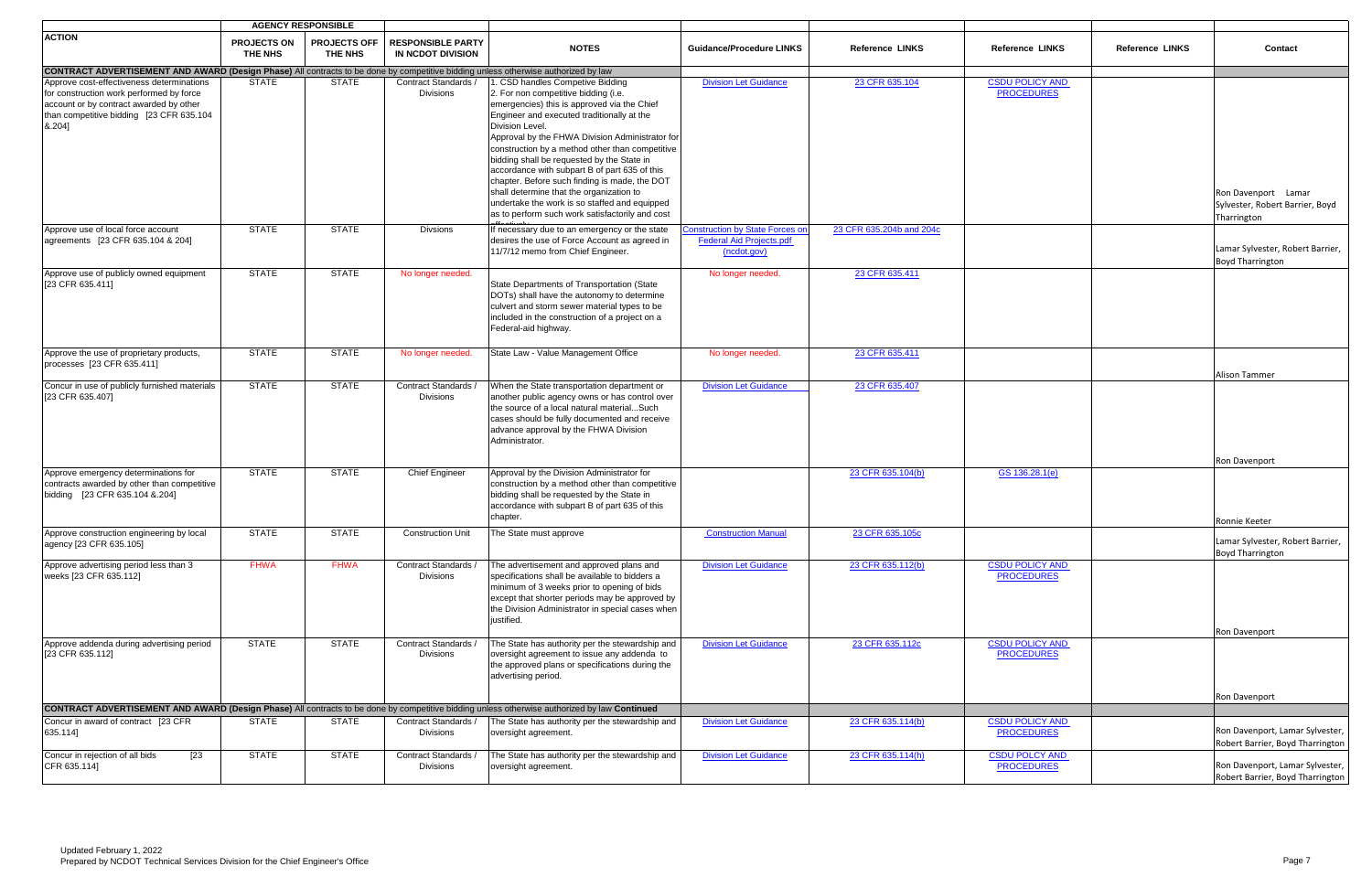|                                                                                                    |                               | <b>AGENCY RESPONSIBLE</b>             |                                               |                                                                                                                                                                                                                                                                                                                                                                                                  |                                 |                        |                                                          |                        |                                                             |
|----------------------------------------------------------------------------------------------------|-------------------------------|---------------------------------------|-----------------------------------------------|--------------------------------------------------------------------------------------------------------------------------------------------------------------------------------------------------------------------------------------------------------------------------------------------------------------------------------------------------------------------------------------------------|---------------------------------|------------------------|----------------------------------------------------------|------------------------|-------------------------------------------------------------|
| <b>ACTION</b>                                                                                      | <b>PROJECTS ON</b><br>THE NHS | <b>PROJECTS OFF</b><br><b>THE NHS</b> | <b>RESPONSIBLE PARTY</b><br>IN NCDOT DIVISION | <b>NOTES</b>                                                                                                                                                                                                                                                                                                                                                                                     | <b>Guidance/Procedure LINKS</b> | <b>Reference LINKS</b> | <b>Reference LINKS</b>                                   | <b>Reference LINKS</b> | Contact                                                     |
| Approval of Design-Build Requests-for-<br>Proposals and Addenda [23 CFR 635.112]                   | <b>STATE</b>                  | <b>STATE</b>                          | Design Build                                  | In the case of a design-build project, the<br>following requirements apply: (1) When a<br>Request for Proposals document is issued after<br>the NEPA process is complete, the FHWA<br>Division Administrator's approval of the Request<br>for Proposals document will constitute the<br>FHWA's project authorization and the FHWA's<br>approval of the STD's request to release the<br>document. | <b>Design Build Guidance</b>    | 23 CFR 635.112(i)(1)   |                                                          |                        | <b>Teresa Bruton</b>                                        |
| <b>CONSTRUCTION (Construction Phase)</b>                                                           |                               |                                       |                                               |                                                                                                                                                                                                                                                                                                                                                                                                  |                                 |                        |                                                          |                        |                                                             |
| Approve changes and extra work [23 CFR]<br>635.120]                                                | <b>STATE</b>                  | <b>STATE</b>                          | Construction Unit /<br><b>Divisions</b>       | The State will approve changes and extra work.                                                                                                                                                                                                                                                                                                                                                   | <b>Construction Manual</b>      | 23 CFR 635.120(a)      |                                                          |                        | Lamar Sylvester, Robert Barrier,<br><b>Boyd Tharrington</b> |
| Approve contract time extensions [23 CFR<br>635.120]                                               | <b>STATE</b>                  | <b>STATE</b>                          | Construction Unit<br><b>Divisions</b>         | The State is responsible for all time extension<br>approvals.                                                                                                                                                                                                                                                                                                                                    | <b>Construction Manual</b>      | 23 CFR 635.121         |                                                          |                        | Lamar Sylvester, Robert Barrier,<br><b>Boyd Tharrington</b> |
| Concur in use of mandatory borrow/disposal<br>sites [23 CFR 635.407]                               | <b>STATE</b>                  | <b>STATE</b>                          | Division                                      | If Department requires the contractor to utilize<br>specified site for waste or borrow, approval must<br>be obtained from State Construction Engineer.                                                                                                                                                                                                                                           | <b>Construction Manual</b>      | 23 CFR 635.407         |                                                          |                        | Lamar Sylvester, Robert Barrier,<br><b>Boyd Tharrington</b> |
| Accept materials certification<br>$[23$ CFR<br>637.207]                                            | <b>STATE</b>                  | N/A                                   |                                               | Materials and Tests Unit The State must document materials certification                                                                                                                                                                                                                                                                                                                         | <b>Minimum Sampling Guide</b>   | 23 CFR 637.207         |                                                          |                        | Lamar Sylvester, Robert Barrier,<br><b>Boyd Tharrington</b> |
| Concur in settlement of contract claims [23<br>CFR 635.124]                                        | <b>STATE</b>                  | <b>STATE</b>                          | Divisions/Construction<br>Unit                | The State must review and approve justification<br>for claims                                                                                                                                                                                                                                                                                                                                    | <b>Construction Manual</b>      | 23 CFR 635.124         |                                                          |                        | Lamar Sylvester, Robert Barrier,<br><b>Boyd Tharrington</b> |
| Concur in termination of construction<br>[23 CFR 635.125]<br>contracts                             | <b>STATE</b>                  | <b>STATE</b>                          | <b>Chief Engineer</b>                         | The State must determine the eligible cost to<br>reimburse the contractor for lost opportunity                                                                                                                                                                                                                                                                                                   | <b>Construction Manual</b>      | 23 CFR 635.125         |                                                          |                        | Lamar Sylvester, Robert Barrier,<br><b>Boyd Tharrington</b> |
| Waive Buy America provisions [23 CFR<br>635.410] (Note: this action cannot be<br>assumed by State) | <b>FHWA</b>                   | <b>FHWA</b>                           | Divisions/Materials and<br><b>Tests Unit</b>  | The waiver process occurs at the FHWA-HQ<br>level, is time consuming, and may be denied                                                                                                                                                                                                                                                                                                          |                                 | 23 CFR 635.410         | <b>Construction Program Guide:</b><br><b>Buy America</b> |                        | Lamar Sylvester, Robert Barrier,<br><b>Boyd Tharrington</b> |
| Final inspection/acceptance of completed<br>work [23 USC 114(a)]                                   | <b>STATE</b>                  | <b>STATE</b>                          | Divisions/Construction<br>Unit                | Resurfacing handled by Divisions<br>Final Acceptance for a federal-aid project<br>requires a specific form and check list items.                                                                                                                                                                                                                                                                 | <b>Construction Manual</b>      | 23 U.S.C. 114(a)       |                                                          |                        | Lamar Sylvester, Robert Barrier,<br><b>Boyd Tharrington</b> |